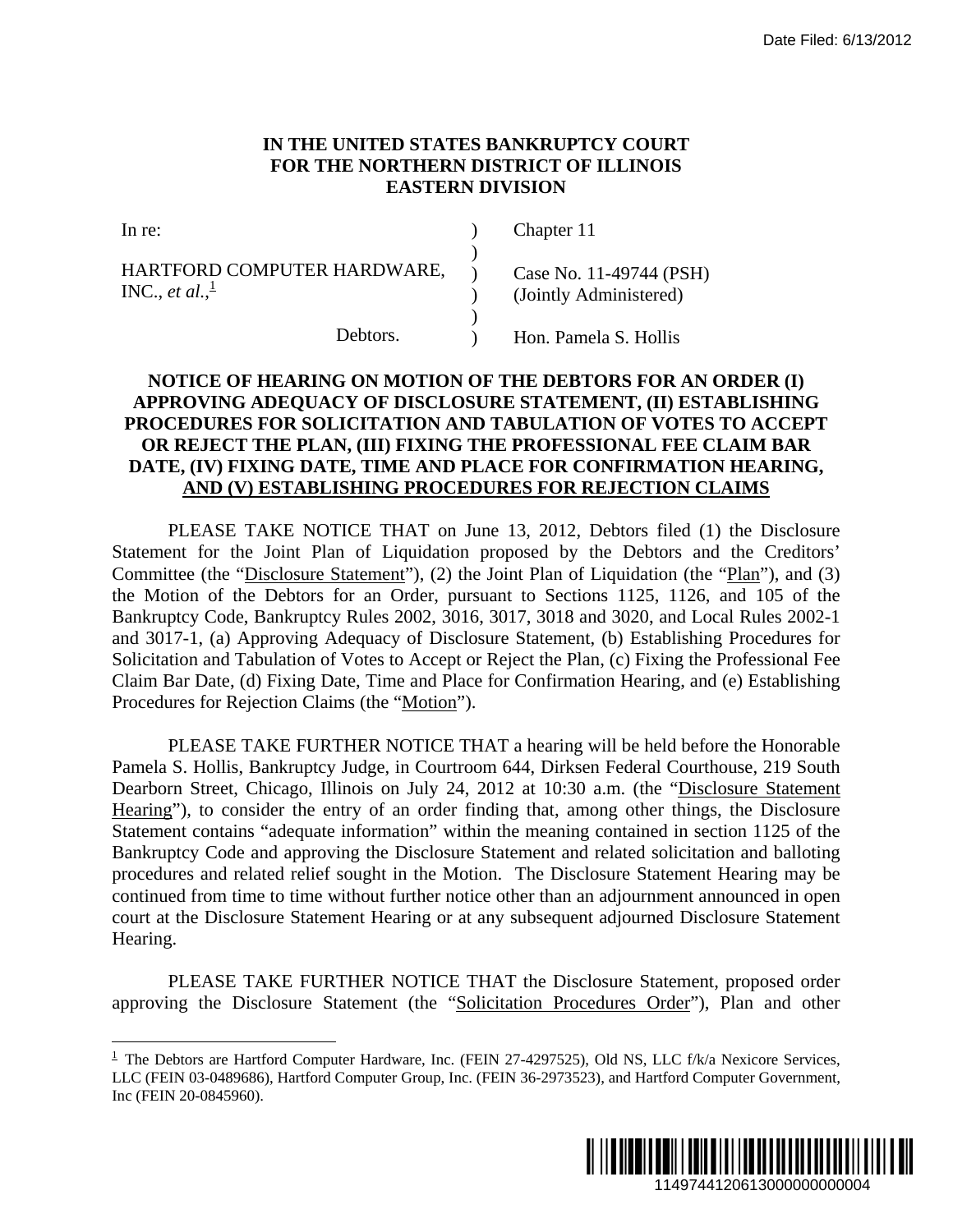documents and materials related thereto, including certain solicitation materials after they are filed, may be obtained (i) from the Balloting Agent (a) at its website at http://www.kccllc.net/hartford, (b) by writing to Hartford Computer Hardware, Inc. Claim Processing and Balloting Center, c/o Kurtzman Carson Consultants, 2335 Alaska Avenue, El Segundo, California 90245, (c) by calling 877-606-7513, or (ii) by accessing the Bankruptcy Court's website at www.ilnd.uscourts.gov. Note that a PACER password and login are needed to access documents on the Bankruptcy Court's website. A PACER password can be obtained at: www.pacer.psc.uscourts.gov.

PLEASE TAKE FURTHER NOTICE THAT at the Disclosure Statement Hearing, the Debtors shall seek to establish the day the Court enters the Solicitation Procedures Order as the Voting Record Date for determining the holders of Claims eligible to vote on the Plan.

PLEASE TAKE FURTHER NOTICE THAT at the Disclosure Statement Hearing, the Debtors shall request that the Court schedule the commencement of the hearing to consider confirmation of the Plan (the "Confirmation Hearing") on or about September 11, 2012, or as soon thereafter as the Court's calendar will permit.

PLEASE TAKE FURTHER NOTICE THAT with respect to holders of claims entitled to vote to accept or reject the Plan, at the Disclosure Statement Hearing, the Debtors shall seek to establish the date that is fourteen (14) calendar days before the commencement of the Confirmation Hearing as the deadline for voting to accept or reject the Plan.

PLEASE TAKE FURTHER NOTICE THAT at the Disclosure Statement Hearing, the Debtors shall seek to establish the date that is seven (7) days prior to the deadline for voting to accept or reject the Plan (the "Voting Deadline") as the deadline for filing a motion pursuant to Federal Rule of Bankruptcy Procedure 3018(a) seeking an order from the Bankruptcy Court temporarily allowing a claim in a different amount or in a different class for purposes of voting to accept or reject the Plan.

PLEASE TAKE FURTHER NOTICE THAT at the Disclosure Statement Hearing, the Debtors shall seek to establish the date that is thirty (30) after the Effective Date of the Plan as the bar date for any person or entity asserting a Professional Fee Claim against any of the Debtors and their estates that arose during the period on and after the Petition Date and through and including the Effective Date of the Plan to file an application for such claim or be forever barred from asserting such claims.

PLEASE TAKE FURTHER NOTICE THAT at the Disclosure Statement Hearing, the Debtors shall seek to establish the date that is fourteen (14) days after the Confirmation Date of the Plan as the bar date for filing, in accordance Bankruptcy Court's bar date order, dated April 12, 2012, proofs of claims arising from the rejection of executory contracts or unexpired leases pursuant to the Plan.

PLEASE TAKE FURTHER NOTICE THAT responses and objections, if any, to the approval of the Disclosure Statement, or any of the other relief sought by the Debtors in the